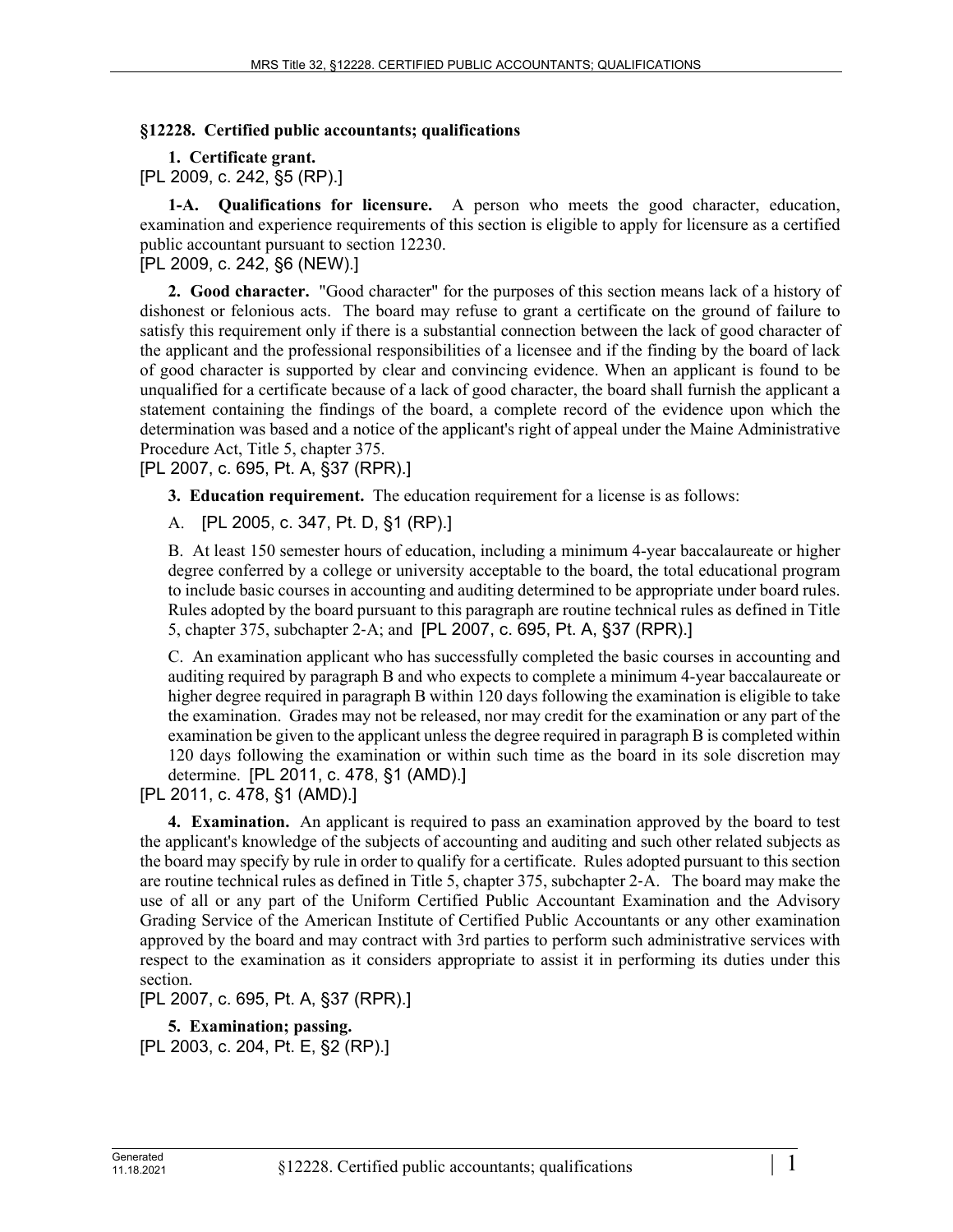**6. Examination; credits.** An applicant must be given credit for any and all parts of an examination passed in another state if that credit would have been given, under then applicable requirements, if the applicant had taken the examination in this State.

[PL 2007, c. 695, Pt. A, §37 (RPR).]

**7. Waiver.** The board may, in particular cases, waive or defer any of the requirements of subsection 6 regarding the circumstances in which the various sections of the examination must be passed upon a showing that, by reason of circumstances beyond the applicant's control, the applicant was unable to meet that requirement.

[PL 2007, c. 695, Pt. A, §37 (RPR).]

**8. Administration fee.** 

[PL 2007, c. 402, Pt. Z, §11 (RP).]

**9. Out-of-state examination.** An applicant who has been given credit for any or all parts of an examination passed in another state as provided in subsection 6 must pay the fee as set under section 12203.

[PL 2007, c. 695, Pt. A, §37 (RPR).]

**10. Experience.** For initial issuance of a license under section 12230, an applicant must demonstrate 2 years of experience under the direction of a certified public accountant licensed by any state or territory of the United States or equivalent direction, as determined by the board, by a licensed professional in another country and must meet the other requirements prescribed by the board by rule. The applicant's experience must include the use of accounting or auditing skills, including the issuance of reports, and at least one of the following: the provision of management advisory, financial advisory or consulting services; the preparation of tax returns; the furnishing of advice on tax matters; or equivalent activities defined by the board by rule. Board rules adopted pursuant to this subsection are routine technical rules as defined in Title 5, chapter 375, subchapter 2‑A. To the extent the applicant's experience is as a revenue agent or in a similar position engaged in the examination of personal and corporate income tax returns for the Bureau of Revenue Services, the applicant receives credit at the rate of 50% toward the experience required by this subsection. To the extent the applicant's experience is as an examiner engaged in financial examinations for the Bureau of Insurance, the applicant receives credit under this subsection if that experience meets the following standards:

A. Examinations are performed in conformity with the Examiners' Handbook published by the National Association of Insurance Commissioners or its successor or other organization approved by the board; [PL 2007, c. 695, Pt. A, §37 (RPR).]

B. Working papers prepared by the examiners are in conformity with generally accepted auditing standards and are subject to a review by a supervisor who is a certified public accountant; [PL 2019, c. 656, §1 (AMD).]

C. Written reports of examination are prepared in conformity with the Examiners' Handbook published by the National Association of Insurance Commissioners or its successor or other organization approved by the board. All examiners working on the examinations must participate in the preparation of the report; [PL 2007, c. 695, Pt. A, §37 (RPR).]

D. Reports of examination are prepared in accordance with statutory accounting principles. All examiners working on the examinations must participate in the preparation of the financial statements and corresponding note disclosures; and [PL 2007, c. 695, Pt. A, §37 (RPR).]

E. All examiners assigned to an examination must participate in the planning of the examination and the planning phase conforms to the Examiners' Handbook published by the National Association of Insurance Commissioners or its successor or other organization approved by the board and generally accepted auditing standards. [PL 2007, c. 695, Pt. A, §37 (RPR).]